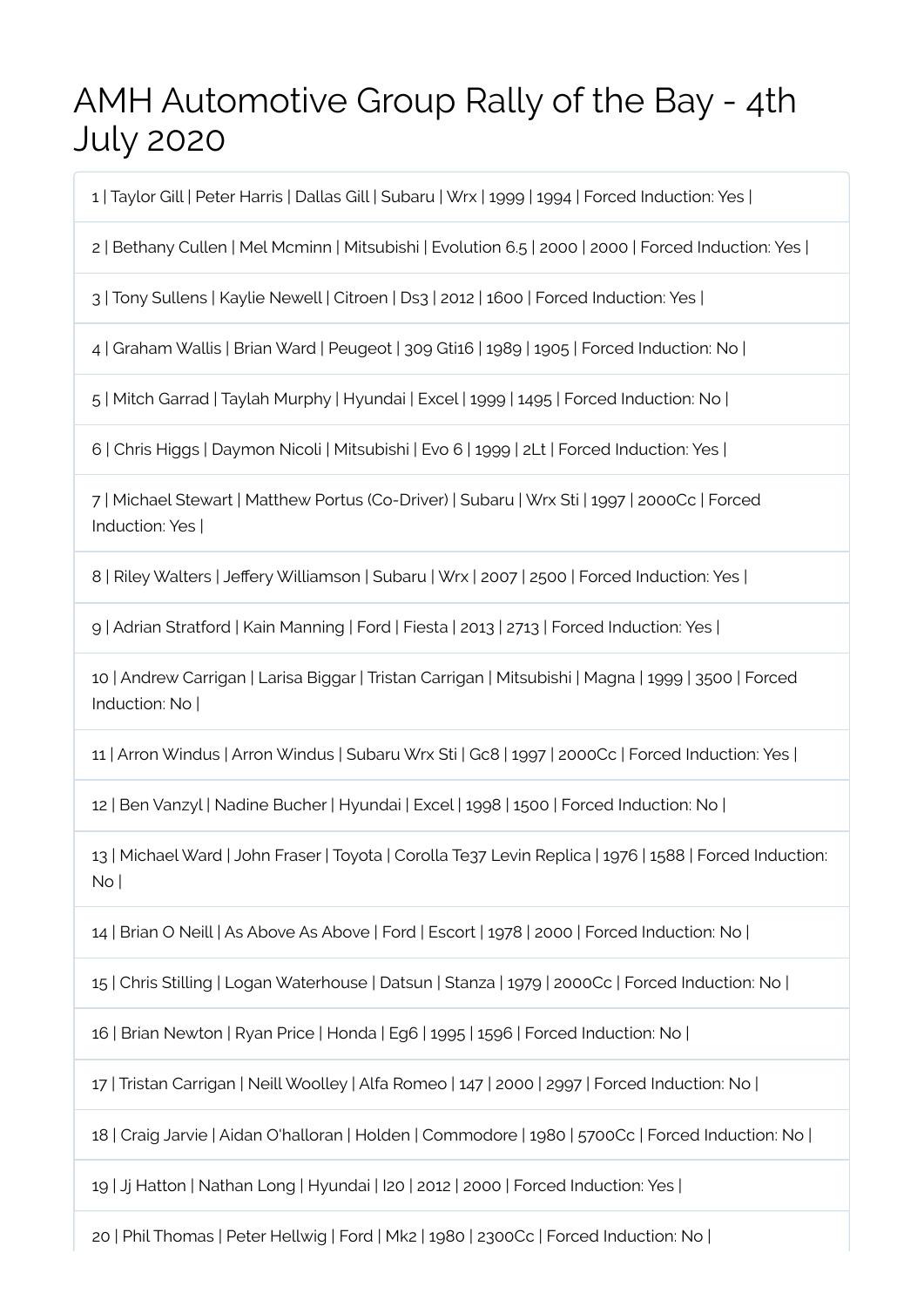21 | Mark Wills | Kam Baker | Subaru | Wrx Sti | 1995 | 2,000 | Forced Induction: Yes |

22 | Matthew Ruggles | Guy Ruggles | Triumph | Tr7 V8 | 1980 | 3900 | Forced Induction: No |

23 | Clay Badenoch | Tba Tba | Toyota | Ra40 | 1979 | 1998 | Forced Induction: No |

24 | Andrew Penny | Rhys Llewylln | Subaru | Impreza | 1995 | 1997 | Forced Induction: Yes |

25 | Nathan Quinn | Ray Winwood-Smith | Justin Bayliff | Mitsubishi | Evo X | 2008 | 2000 | Forced Induction: Yes |

26 | Troy Dowel | Bernie Webb | Hyundai | I20 | 2014 | 2000 | Forced Induction: Yes |

27 | Veronica Stack | Jason Browne | Hyundai | Getz | 2007 | 1599 | Forced Induction: No |

28 | Mal Keough | Andrew (Pip) Bennett | Audi | Quattro S1 E2 Replica | 1985 | 2200 | Forced Induction: Yes |

29 | Tim Joass | Peter Joass | Mitsubishi | Lancer Evo 2 | 1994 | 1994Cc | Forced Induction: Yes |

30 | Paul Brennan | Paul Bailey | Subaru | Legacy Rs | 1990 | 2000Cc | Forced Induction: Yes |

31 | Ron Moore | Jo Moore | Mitsubishi | Evolution Vi | 1998 | 1997 | Forced Induction: Yes |

32 | Charlie Drake | Lachlan Drake | Mitsubishi | Evo | 1995 | 2000 | Forced Induction: Yes |

33 | Dean Mullen | Paddy Kelly | Hyundai | Excel | 1998 | 1.5 | Forced Induction: No |

34 | Ryan Williams | Brad Jones | Mitsubishi | Mirage | 1996 | 1584 | Forced Induction: No |

35 | Ron Mckinnon | Steve Mckinnon | Lancer | La | 1976 | 1948 | Forced Induction: No |

36 | Joel Wald | Tony Robinson | Datsun | Stanza | 1979 | 2130Cc | Forced Induction: No |

37 | Harry Bates | John Mccarthy | Neal Bates | Toyota | Yaris Ap4 | 2013 | 1613 | Forced Induction: Yes |

38 | Lewis Bates | Anthony Mcloughlin | Neal Bates | Toyota | Yaris Ap4 | 2013 | 1613 | Forced Induction: Yes |

39 | Robert Burke | Matthew Burke | Toyota | Ae71 Corolla | 1984 | 2649 | Forced Induction: No |

40 | James Price | Tba Tba | Ford | Escort | 1980 | 2.3 | Forced Induction: No |

41 | Michael Curtin | Pierce Lennon | Datsun | 1600 | 1972 | 2400 | Forced Induction: No |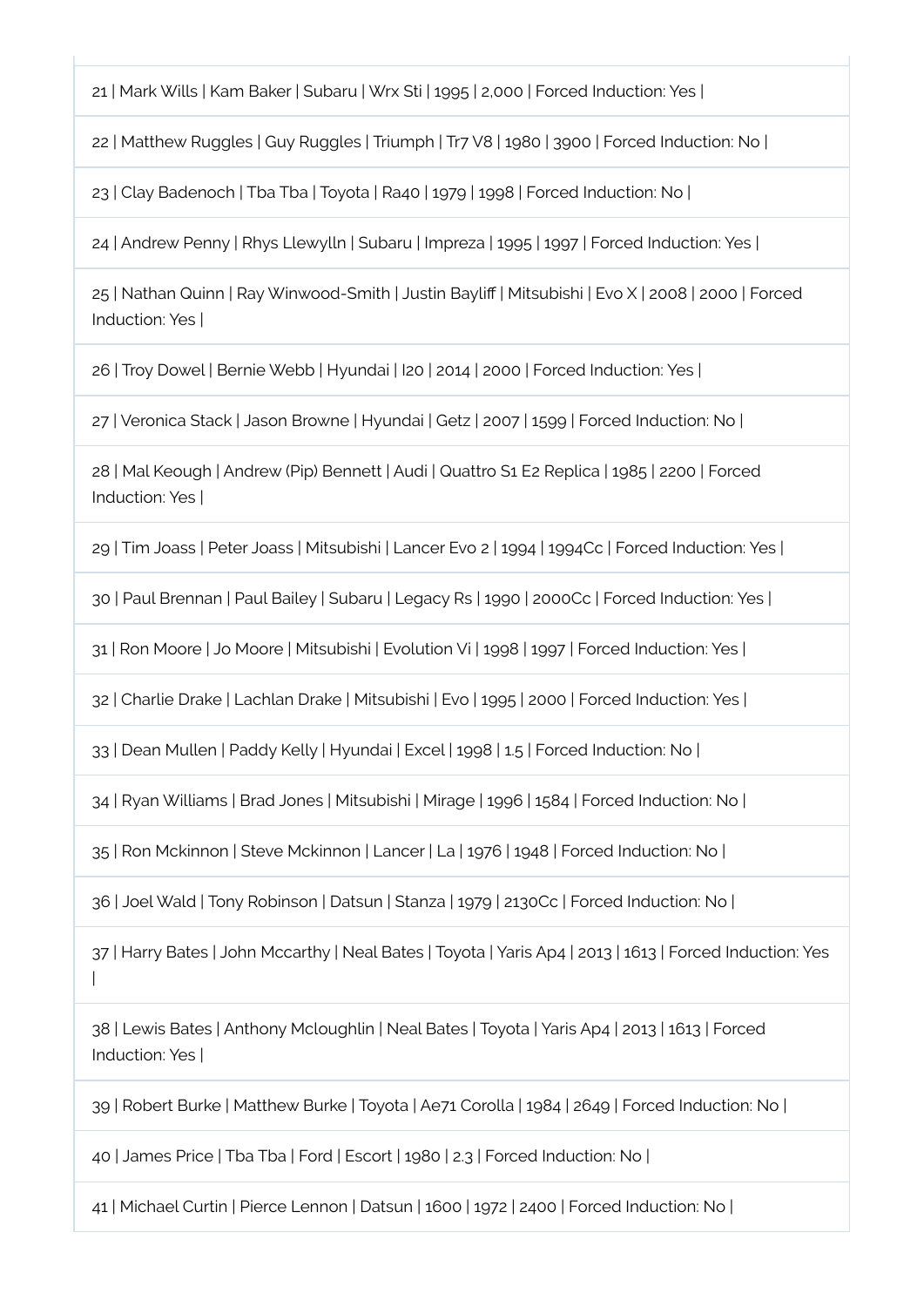42 | Peter Dimmock | Leigh Brimson-Pierce | Ford | Fiesta | 2009 | 1600 | Forced Induction: No | 43 | Richie Dalton | Dale Moscatt | Ford | Fiesta G4 | 2017 | 2000Cc | Forced Induction: Yes | 44 | Stuart Collison | Lance Arundel | Subaru | Wrx Sti Spec C | 2007 | 2000 | Forced Induction: Yes | 45 | Thomas Dermody | Eoin Moynihan | Ford | Rs 1800 | 1978 | 2000 | Forced Induction: No | 46 | Darren Windus | Joe Brkic | Subaru | Wrx | 2006 | 2000Cc | Forced Induction: Yes | 47 | David Stephens | Lynda Leigh | Subaru | Wrx | 1995 | 1994 | Forced Induction: Yes | 48 | Con Quinn | Kasey Quinn | Hyundai | Excel | 1999 | 1464 | Forced Induction: No | 49 | Sean Mc Aloon | Sean Mc Aloon | Escort | Ford | 1978 | 2000Cc | Forced Induction: No | 50 | Peter Thompson | Ken Hind | Toyota | Celica Ra23 | 1976 | 2000Cc | Forced Induction: No | 51 | Jake Bramble | Tba Tba | Datsun | 1600 | 1968 | 2400 | Forced Induction: No | 52 | Terry Gunter | Stephen Newell | Ford | Escort Mk2 | 1976 | 1988 | Forced Induction: No | 53 | Tom Clarke | Ryan Preston | Mitsubishi | Evo 9 | 2003 | 2000 | Forced Induction: Yes | 54 | Brett Wright | Rob Edwards | Datsun | Bluebird | 1983 | 2000 | Forced Induction: No | 55 | Russell Dixon | Jack Dixon | Subaru | Liberty | 1989 | 1998 | Forced Induction: Yes | 56 | John Sparkes | Nigel Walters | Nissan | Silvia | 1989 | 1998 | Forced Induction: Yes | 57 | Clayton Hoy | Erin Kelly | Mitsubishi | Evo 6 | 1998 | 1998Cc | Forced Induction: Yes | 58 | Joshua Hilton | Rodney Vanderpoel | Toyota | Corolla | 1975 | 1600 | Forced Induction: No | 59 | Richard Carter | Ray Farrell | Datsun | Stanza | 1981 | 2148Cc | Forced Induction: No | 60 | Aaron Casmiri | Sam Hill | Mitsubishi | Mirage | 1998 | 1996 | Forced Induction: No | 61 | Geoffrey Holloway | Richard (Rick) Hood | Hyundai | Excel | 1997 | 1600 | Forced Induction: No | 62 | Marco Jansen | Cameron Mcintosh | Vw | Polo | 2007 | 1986 | Forced Induction: No | 63 | Richard Houghton | Andrew Houghton | Subaru | Wrx Sti | 1999 | 3391 | Forced Induction: Yes | 64 | Timothy Reynolds | Lachlan Reynolds | Datsun | 180B | 1974 | 2000 | Forced Induction: No |